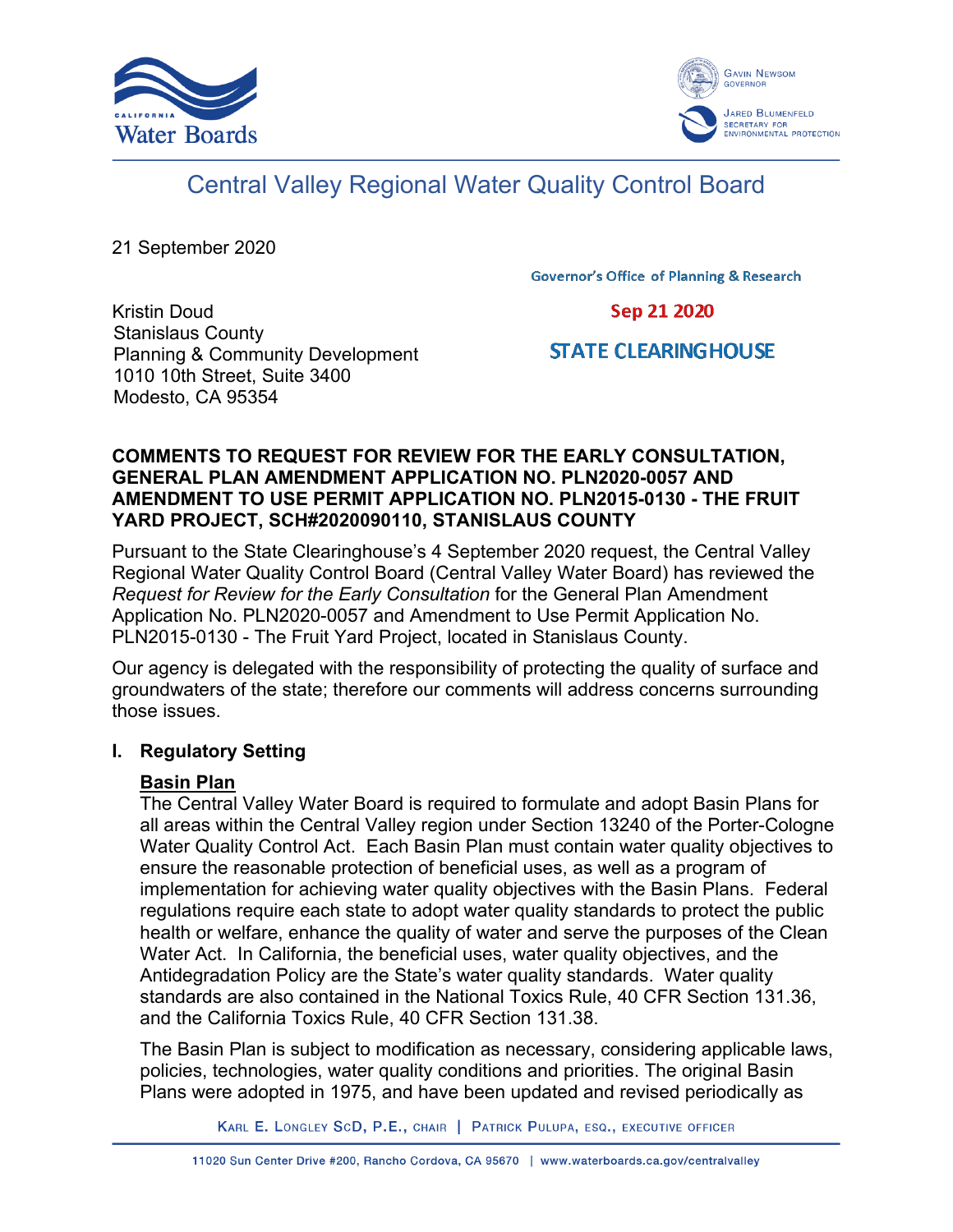General Plan Amendment Application  $-2$  - 21 September 2020 No. PLN2020-0057 and Amendment to Use Permit Application No. PLN2015-0130 - The Fruit Yard Project Stanislaus County

required, using Basin Plan amendments. Once the Central Valley Water Board has adopted a Basin Plan amendment in noticed public hearings, it must be approved by the State Water Resources Control Board (State Water Board), Office of Administrative Law (OAL) and in some cases, the United States Environmental Protection Agency (USEPA). Basin Plan amendments only become effective after they have been approved by the OAL and in some cases, the USEPA. Every three (3) years, a review of the Basin Plan is completed that assesses the appropriateness of existing standards and evaluates and prioritizes Basin Planning issues. For more information on the *Water Quality Control Plan for the Sacramento and San Joaquin River Basins*, please visit our website:

[http://www.waterboards.ca.gov/centralvalley/water\\_issues/basin\\_plans/](http://www.waterboards.ca.gov/centralvalley/water_issues/basin_plans/)

#### **Antidegradation Considerations**

All wastewater discharges must comply with the Antidegradation Policy (State Water Board Resolution 68-16) and the Antidegradation Implementation Policy contained in the Basin Plan. The Antidegradation Implementation Policy is available on page 74 at:

https://www.waterboards.ca.gov/centralvalley/water\_issues/basin\_plans/sacsjr\_2018 05.pdf

In part it states:

*Any discharge of waste to high quality waters must apply best practicable treatment or control not only to prevent a condition of pollution or nuisance from occurring, but also to maintain the highest water quality possible consistent with the maximum benefit to the people of the State.*

*This information must be presented as an analysis of the impacts and potential impacts of the discharge on water quality, as measured by background concentrations and applicable water quality objectives.*

The antidegradation analysis is a mandatory element in the National Pollutant Discharge Elimination System and land discharge Waste Discharge Requirements (WDRs) permitting processes. The environmental review document should evaluate potential impacts to both surface and groundwater quality.

#### **II. Permitting Requirements**

# **Construction Storm Water General Permit**

Dischargers whose project disturb one or more acres of soil or where projects disturb less than one acre but are part of a larger common plan of development that in total disturbs one or more acres, are required to obtain coverage under the General Permit for Storm Water Discharges Associated with Construction and Land Disturbance Activities (Construction General Permit), Construction General Permit Order No. 2009-0009-DWQ. Construction activity subject to this permit includes clearing, grading, grubbing, disturbances to the ground, such as stockpiling, or excavation, but does not include regular maintenance activities performed to restore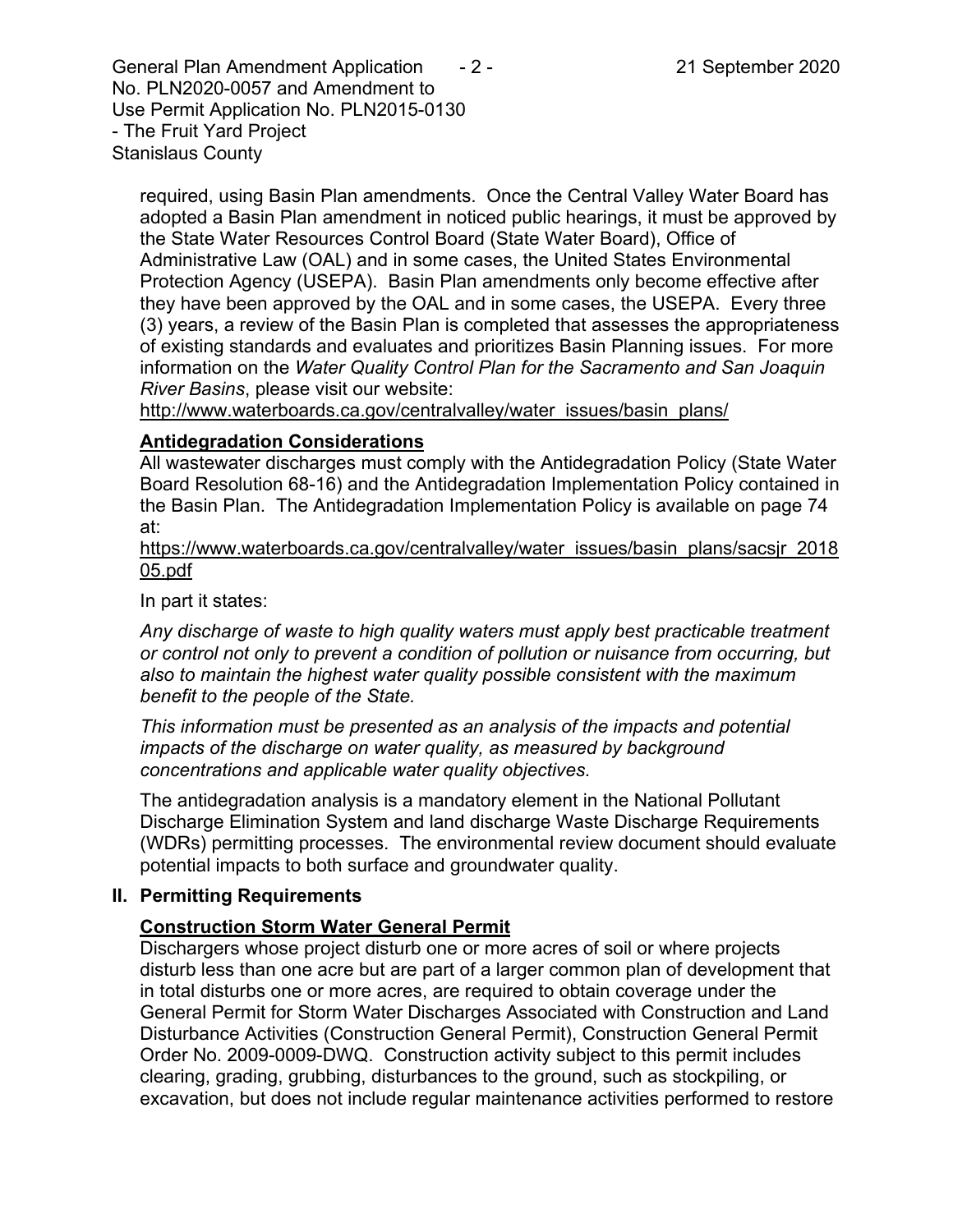General Plan Amendment Application  $-3$  - 21 September 2020 No. PLN2020-0057 and Amendment to Use Permit Application No. PLN2015-0130 - The Fruit Yard Project Stanislaus County

the original line, grade, or capacity of the facility. The Construction General Permit requires the development and implementation of a Storm Water Pollution Prevention Plan (SWPPP). For more information on the Construction General Permit, visit the State Water Resources Control Board website at:

[http://www.waterboards.ca.gov/water\\_issues/programs/stormwater/constpermits.sht](http://www.waterboards.ca.gov/water_issues/programs/stormwater/constpermits.shtml) [ml](http://www.waterboards.ca.gov/water_issues/programs/stormwater/constpermits.shtml)

# **Phase I and II Municipal Separate Storm Sewer System (MS4) Permits[1](#page-2-0)**

The Phase I and II MS4 permits require the Permittees reduce pollutants and runoff flows from new development and redevelopment using Best Management Practices (BMPs) to the maximum extent practicable (MEP). MS4 Permittees have their own development standards, also known as Low Impact Development (LID)/postconstruction standards that include a hydromodification component. The MS4 permits also require specific design concepts for LID/post-construction BMPs in the early stages of a project during the entitlement and CEQA process and the development plan review process.

For more information on which Phase I MS4 Permit this project applies to, visit the Central Valley Water Board website at:

http://www.waterboards.ca.gov/centralvalley/water\_issues/storm\_water/municipal\_p ermits/

For more information on the Phase II MS4 permit and who it applies to, visit the State Water Resources Control Board at:

http://www.waterboards.ca.gov/water\_issues/programs/stormwater/phase\_ii\_munici pal.shtml

# **Industrial Storm Water General Permit**

Storm water discharges associated with industrial sites must comply with the regulations contained in the Industrial Storm Water General Permit Order No. 2014- 0057-DWQ. For more information on the Industrial Storm Water General Permit, visit the Central Valley Water Board website at:

http://www.waterboards.ca.gov/centralvalley/water\_issues/storm\_water/industrial\_ge neral\_permits/index.shtml

<span id="page-2-0"></span><sup>&</sup>lt;sup>1</sup> Municipal Permits = The Phase I Municipal Separate Storm Water System (MS4) Permit covers medium sized Municipalities (serving between 100,000 and 250,000 people) and large sized municipalities (serving over 250,000 people). The Phase II MS4 provides coverage for small municipalities, including non-traditional Small MS4s, which include military bases, public campuses, prisons and hospitals.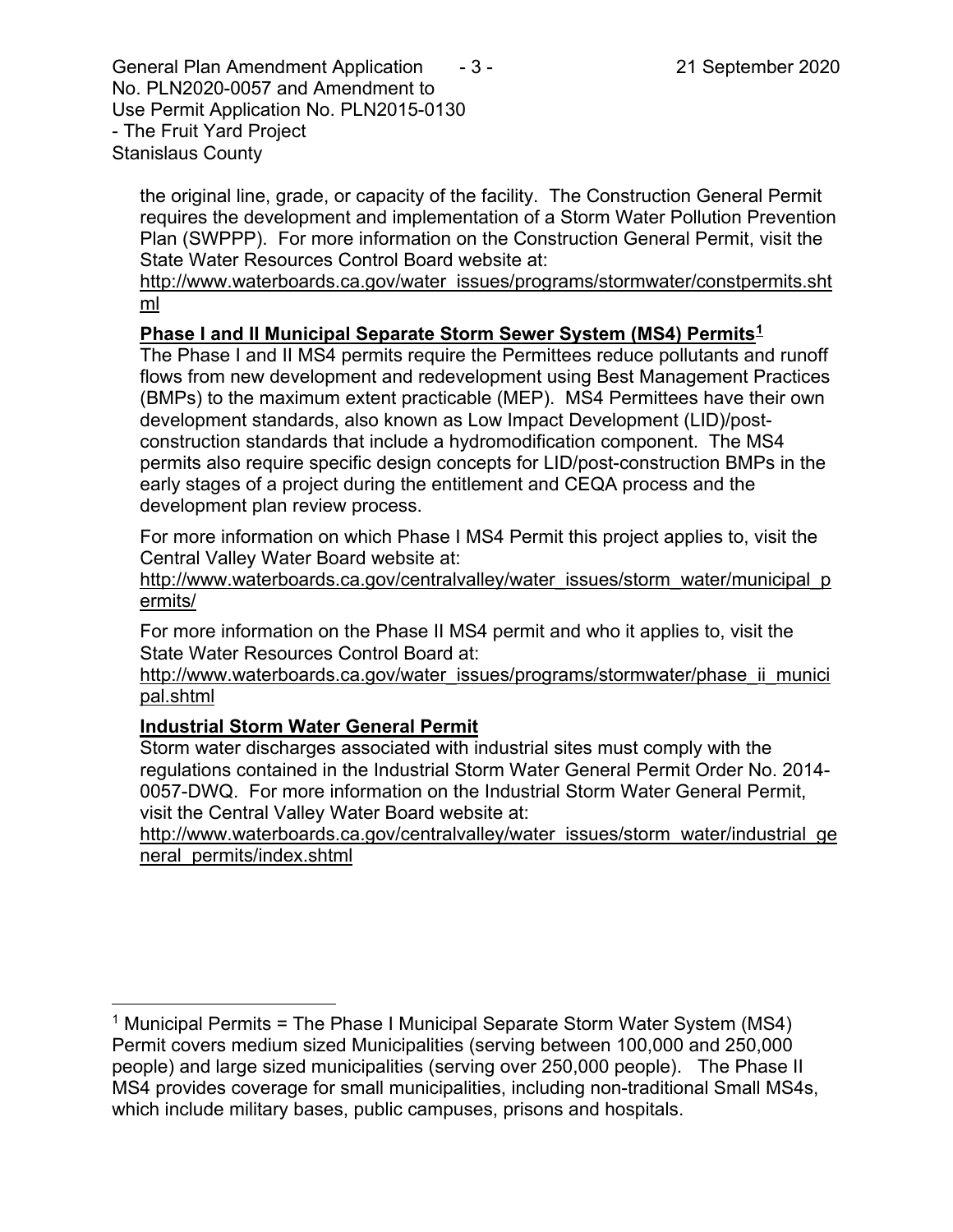General Plan Amendment Application  $-4$  - 21 September 2020 No. PLN2020-0057 and Amendment to Use Permit Application No. PLN2015-0130 - The Fruit Yard Project Stanislaus County

# **Clean Water Act Section 404 Permit**

If the project will involve the discharge of dredged or fill material in navigable waters or wetlands, a permit pursuant to Section 404 of the Clean Water Act may be needed from the United States Army Corps of Engineers (USACE). If a Section 404 permit is required by the USACE, the Central Valley Water Board will review the permit application to ensure that discharge will not violate water quality standards. If the project requires surface water drainage realignment, the applicant is advised to contact the Department of Fish and Game for information on Streambed Alteration Permit requirements. If you have any questions regarding the Clean Water Act Section 404 permits, please contact the Regulatory Division of the Sacramento District of USACE at (916) 557-5250.

#### **Clean Water Act Section 401 Permit – Water Quality Certification**

If an USACE permit (e.g., Non-Reporting Nationwide Permit, Nationwide Permit, Letter of Permission, Individual Permit, Regional General Permit, Programmatic General Permit), or any other federal permit (e.g., Section 10 of the Rivers and Harbors Act or Section 9 from the United States Coast Guard), is required for this project due to the disturbance of waters of the United States (such as streams and wetlands), then a Water Quality Certification must be obtained from the Central Valley Water Board prior to initiation of project activities. There are no waivers for 401 Water Quality Certifications. For more information on the Water Quality Certification, visit the Central Valley Water Board website at:

https://www.waterboards.ca.gov/centralvalley/water\_issues/water\_quality\_certificatio n/

# **Waste Discharge Requirements – Discharges to Waters of the State**

If USACE determines that only non-jurisdictional waters of the State (i.e., "nonfederal" waters of the State) are present in the proposed project area, the proposed project may require a Waste Discharge Requirement (WDR) permit to be issued by Central Valley Water Board. Under the California Porter-Cologne Water Quality Control Act, discharges to all waters of the State, including all wetlands and other waters of the State including, but not limited to, isolated wetlands, are subject to State regulation. For more information on the Waste Discharges to Surface Water NPDES Program and WDR processes, visit the Central Valley Water Board website at:https://www.waterboards.ca.gov/centralvalley/water\_issues/waste\_to\_surface\_wat er/

Projects involving excavation or fill activities impacting less than 0.2 acre or 400 linear feet of non-jurisdictional waters of the state and projects involving dredging activities impacting less than 50 cubic yards of non-jurisdictional waters of the state may be eligible for coverage under the State Water Resources Control Board Water Quality Order No. 2004-0004-DWQ (General Order 2004-0004). For more information on the General Order 2004-0004, visit the State Water Resources Control Board website at: